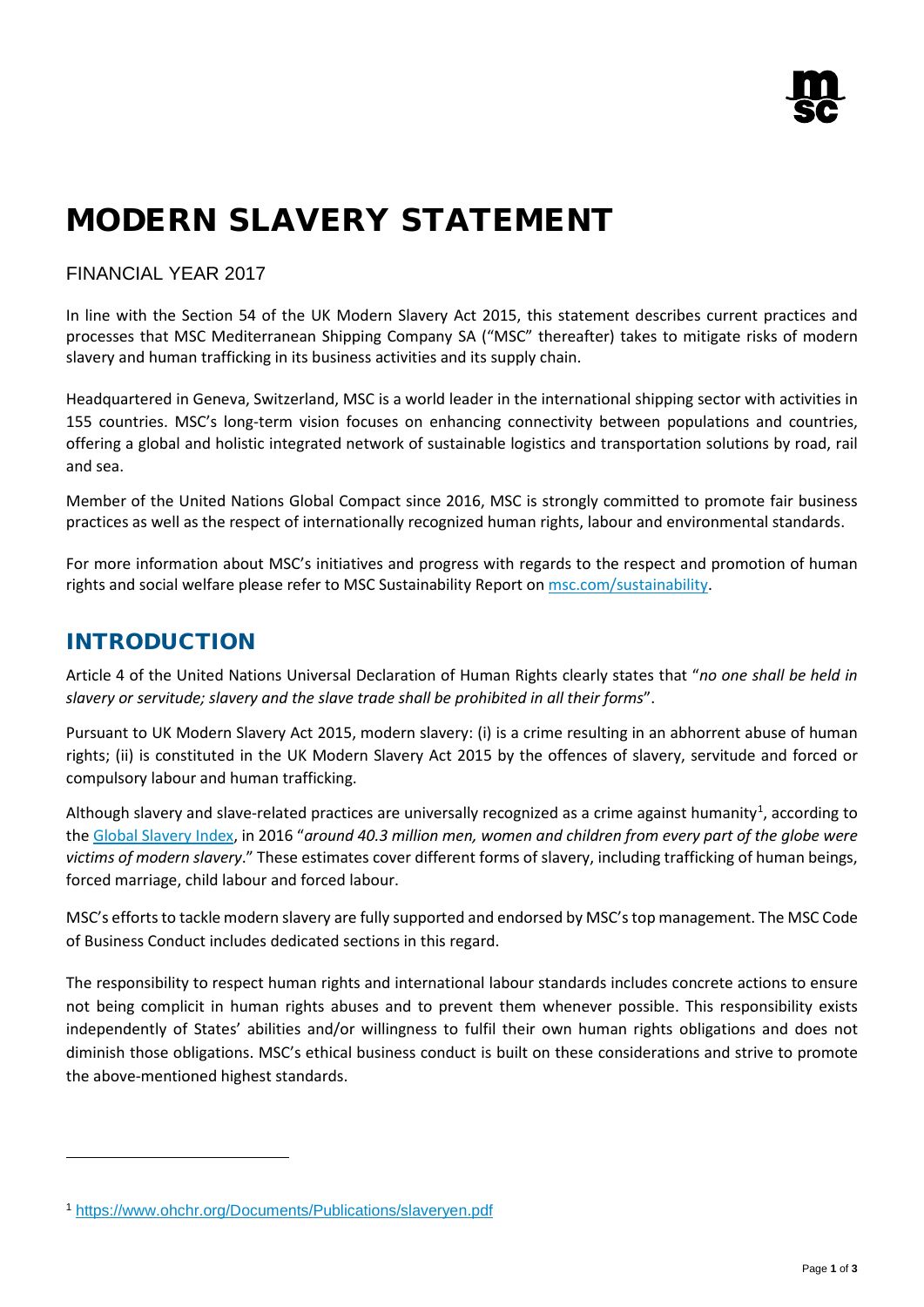## MSC CARGO DIVISION

#### ORGANISATIONAL STRUCTURE

The MSC Group has a Cargo Division which includes: MSC Mediterranean Shipping Company SA (MSC), Terminal Investment Limited (TiL) and MEDLOG SA.

MSC is a pure service provider transporting physical commodities from one point to another of the world. To do so, MSC operates a fleet of 510 vessels calling 500 ports. Headquartered in Geneva, Switzerland, MSC has 480 offices (hereinafter "Agencies") worldwide in 155 countries and employs 47'000 people for its shipboard and shoreside activities.

The technical management of MSC's vessels and crew management are handled by MSC Shipmanagement technical offices, respectively located in Limassol, Cyprus and Sorrento, Italy.

Terminal Investment Limited (TiL) manages and invests in 54 terminals in 29 countries across 5 continents.

MEDLOG SA offers global inland transport solutions to customers in over 53 countries around the world. services include transportation by road, rail and barge, as well as off-dock storage, container maintenance & repairs, warehousing & distribution, project cargo (breakbulk & out-of-gauge) as well as reefer containers services.

## IMPLEMENTATION OF THE MSC CODE OF BUSINESS CONDUCT

The MSC Code of Business Conduct sets forth the fundamental principles and standards that should lead MSC's conduct and its managers and employees' behaviour in all their business activities.

Throughout 2017, MSC has continued developing a culture of integrity within its organization in line with its Code of Business Conduct as well as the ten principles of the United Nations Global Compact in the areas of Human Rights, Labour, Environment and Anti-Corruption.

In this respect, MSC provides mandatory training courses having as their object the MSC Code of Business Conduct to all its employees around the globe. At MSC's headquarters, special introductory sessions are organized for newcomers in the context of their onboarding program.

MSC expects its network of agencies ("MSC Agencies" thereafter) to meet the principles and standards contained in its Code of Business Conduct. MSC has also enhanced its compliance system effectiveness, designating a local "Code Implementer" in each MSC Agency worldwide. In 2017, customized trainings have been performed by the Code Implementers around the world both via on-line webinars and live sessions. Considering the cultural diversity of its employees, MSC ensured the translations of the MSC Code of Business Conduct in 20 different languages, all published on MSC's worldwide intranet.

In 2017, MSC has inserted anti-slavery clauses into its contracts with some of its subcontractors such as with terminal operators and connecting carriers. MSC strives to impose to the identified business partners to comply with all applicable anti-slavery and human trafficking laws including but not limited to the UK Modern Slavery Act 2015. Furthermore, MSC expects them not to have been convicted of any offence involving slavery and human trafficking. MSC also encourages such subcontractors to share similar standards to those set out in MSC Code of Business Conduct and operate under common ethos.

## PROMOTING HIGH LABOUR STANDARDS

As stated in the MSC Code of Business Conduct, MSC prohibits forced labour or compulsory work as well as any form of exploitation or slavery as defined by the ILO C029 - Forced Labour Convention.

To this end, any employment relationship with MSC is based on the principles of equal opportunity, fair treatment and non-discrimination. Such principles are applied to any aspect of the employment relationship, such as